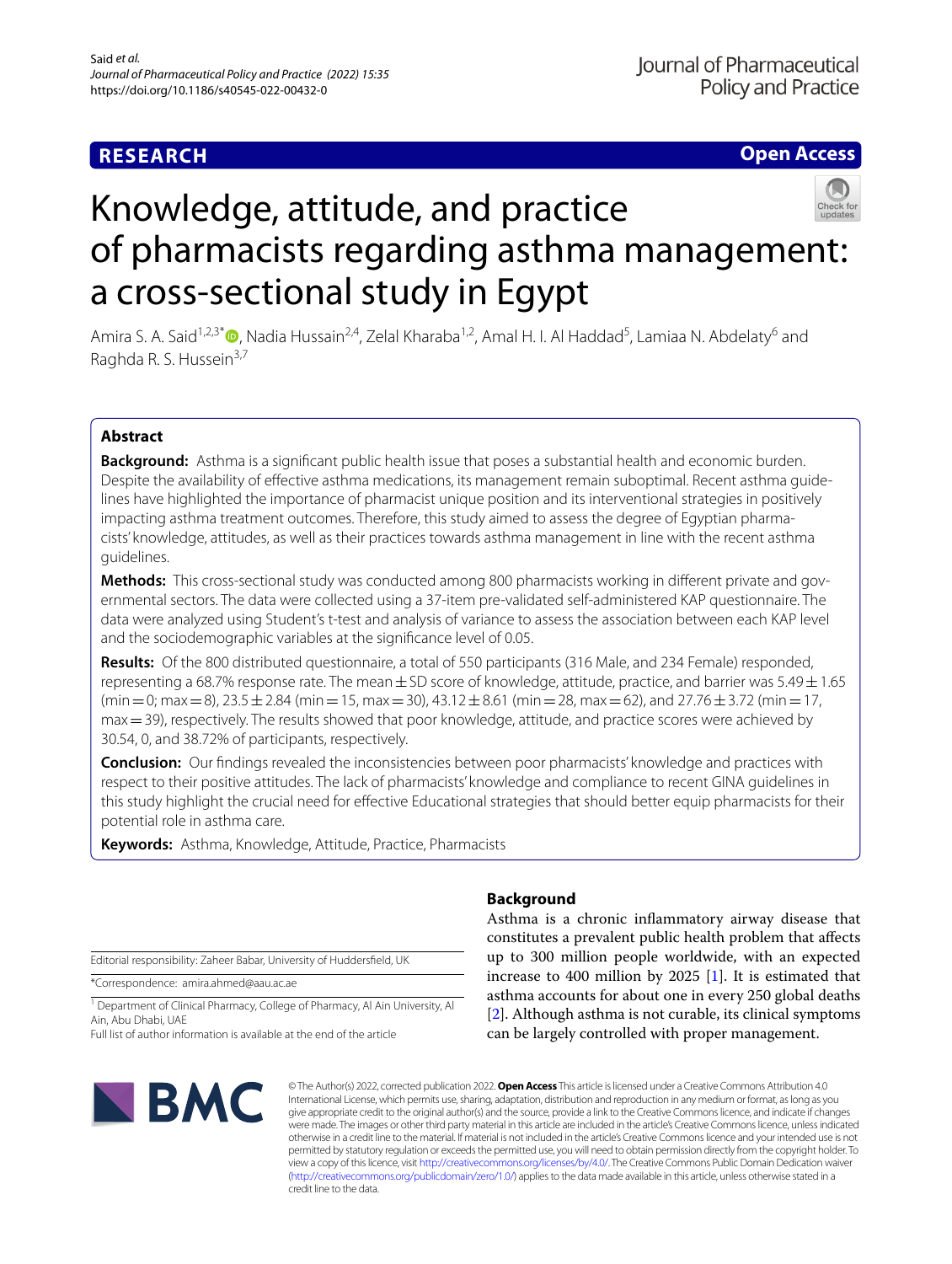Recently, pharmacists' role has greatly evolved from being medication dispensers to provision of real patient care. Asthma is a typical example of a chronic disease state in which pharmacists are uniquely positioned to provide the needed interventions for a more comprehensive and cost-effective disease management [[3](#page-9-2)].

Despite the continuous advances in asthma treatment and the use of well-established evidence-based guidelines, asthma management remains suboptimal, an issue that raises many public health concerns [[4](#page-9-3)]. This discrepancy between scientific evidence and clinical asthma burden may be due to the disease heterogeneous nature that largely depends on patients' self-management action plan. The success of patients' self-management is greatly related to patients' behaviors as well as the health care professionals' success to covey proper asthma treatment aspects. Although pharmacists are highly accessible and experienced healthcare professionals, they have been greatly underutilized in asthma care.

For several years, the international guidelines, such as the Global Initiative for Asthma (GINA) and the British Thoracic Society (BTS) Guidelines, have stressed on the importance of self-management as a critical component of asthma care [\[5](#page-9-4)]. Several study trials have shown that optimum asthma self-management requires effective pharmacists' intervention [\[6](#page-9-5), [7\]](#page-9-6).

Since asthma is a chronic cycle of periodic assessment, self-monitoring, and using specialized devices, pharmacists are of high potential to conduct proper asthma education and address patient concerns. Several studies have shown that pharmacists interventions significantly improved asthma symptoms, severity, and quality of life (QOL) and reduced the utilization of healthcare resources [\[7–](#page-9-6)[9\]](#page-9-7).

Despite that, pharmacists' interventions in asthma care are highly encouraged in practice, the level of these interventions to be considered minimal or standard are not yet specified. Moreover, the broad variable range of pharmacists' knowledge, attitudes, and practices in asthma linked to these interventions may not be completely consistent with GINA recommendations.

Previous studies have reported the lack of adherence to asthma international guidelines from both practicing Physicians'  $[10]$  $[10]$  and nurses  $[11]$  $[11]$  $[11]$  which motivated us to conduct this study on pharmacists in order to assess their current situation. To our knowledge, this is the frst study to assess Egyptian pharmacists' knowledge, attitude, practice, as well as barriers towards asthma management in line with the recent asthma guidelines.

## <span id="page-1-2"></span>**Method**

## <span id="page-1-0"></span>**Ethical approval**

This study was approved by the Research Ethics Committee of Faculty of Medicine, Beni-Suef University, Egypt. Written informed consent was obtained from all study participants. All further study conduct was in line with the guidelines provided by the Helsinki declaration of 1964 (revised 2013).

### <span id="page-1-1"></span>**Study design, population, and setting**

An observational cross-sectional study was carried out in the cities of Beni-Suef, El Fayoum, and El Minya in Egypt over a period of 8 months from June 2020 to January 2021. An anonymous self-administered questionnaire was prepared to assess pharmacists' KAP (knowledge attitude, practice) and common barriers towards asthma management in line with the recent GINA guidelines. The questionnaire was adapted and self-designed based on literature review, and aligned with recent GINA asthma guidelines  $[8, 12]$  $[8, 12]$  $[8, 12]$ . The guidelines were used to identify all possible aspects of pharmacists' interventional asthma management. The respondents' names were not requested for anonymity and to maintain an unbiased response that better refect the respondents' opinion. A minimum sample size of 384 pharmacists was calculated using Epi info software with a test power of 80%, confdence interval of 95%, and alpha error of 5%

This KAP questionnaire was conveniently distributed to 800 practicing community and hospital pharmacists working in diferent private and governmental sectors. Convenience sampling was used in this study for its simplicity, easiness, and for rapid collection of data in a costefective way.

The questionnaire was distributed by the researchers who approached each participant to explain the study objectives and obtain their consent. The participating pharmacists were asked to complete the questionnaire and return it to the researcher in a sealed envelope where they were assured that only aggregated data will be reported. Questionnaire completion was estimated to take 15 min, without the consultation of any reference material. The investigator was made available to the participant for any clarifcation needed.

### **Questionnaire development**

The final study questionnaire was a 37-item structured self-administered questionnaire that is aimed to assess pharmacists' KAP (knowledge attitude, practice) and common barriers towards asthma management in line with the recent GINA guidelines.

The questionnaire was validated and examined for content relevance by sending to fve professors in pharmacy practice in each of Beni-Suef, El Minya, and Fayoum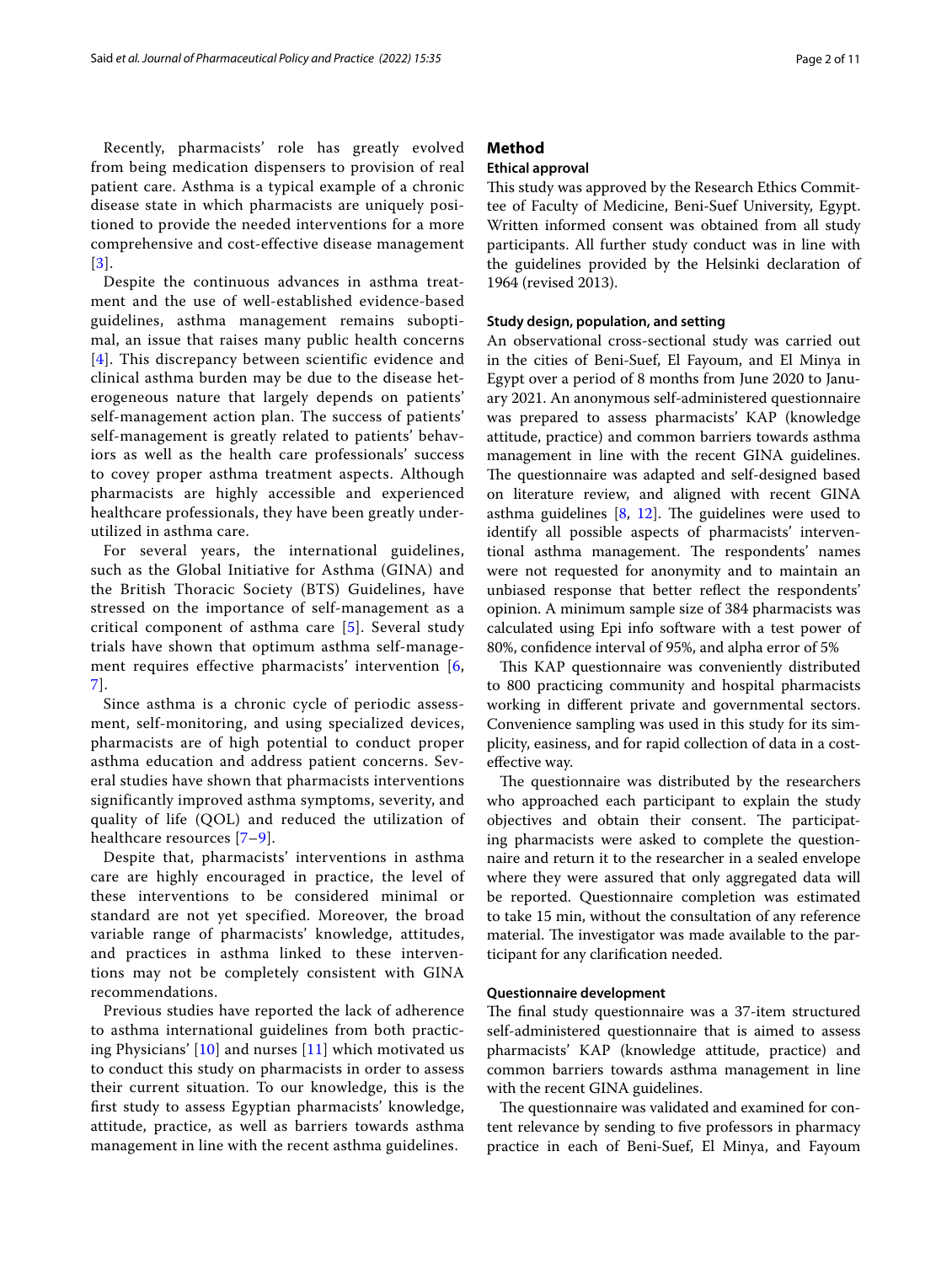Universities. Face validity was assessed using convenience sampling of 20 pharmacists who were selected form the three cities and excluded from the main sample study. Participants were asked to evaluate the clarity of the questions and their relevance to the study objectives. The final structure of the questionnaire was amended as required. The Cronbach's value for internal reliability of individual subscales of the questionnaire after amendments was 0.85, 0.78, 0.81, and 0.83 for knowledge, attitude, practice, and barrier scales, respectively. These values refect good internal consistency of the questionnaire  $(>0.70)$ .

The questionnaire had five sections: the first section (8) questions) collected demographic details; (gender, age, qualifcation, years of experience, and current area of practice). The second, third, and fourth sections of the questionnaire investigated pharmacists' knowledge, attitude, and practice using 9, 6, and 14 questions, respectively. The fifth section investigated the encountered barriers during asthma management using 8 questions. Participants were asked to respond to each question in section, three, four, and fve by using a 5-point Likert scale  $(1=$ strongly disagree;  $2=$ disagree;  $3=$ neutral;  $4=$ agree; and  $5=$ strongly agree) for "[Ethical approval](#page-1-0)" and ["Study design, population, and setting"](#page-1-1) Sections and  $(1 =$  Always, 2 = Frequently, 3 = Sometimes, 4 = Rarely, 5=Never) for ["Study design, population, and setting](#page-1-1)" Section and to respond to "[Method](#page-1-2)" Section with yes or no response. The mean weighted response was calculated in the 5-point Likert scale by multiplying the number of respondents in each group by the weight of each response; then all responses were combined into a single composite score (mean weighted response). The mean score was calculated and compared with the hypothesized mean of the Likert scale (midpoint of 3). Despite, the ongoing debate that using the median in Likert scale is a better representative of the central tendency, calculating the mean composite score of ordinal data is an accepted approach in medical research [\[13](#page-9-12)].

The total KAP and barrier score were calculated by adding the number of points collected from each section and ranged up to a maximum of 9, 30, 70, and 40 points for the knowledge, attitude, practice, and barriers sections, respectively. Participants were classifed according to their scores into 3 categories poor, moderate, and good as follows:  $<50\% = poor$ , 50–75% = moderate, and  $>75\%$  = good.

#### **Data analysis**

The data were keyed and analyzed in SPSS 23 (IBM Corporation, Chicago, IL, USA). Descriptive statistics were presented using mean and standard deviation for continuous measures, frequencies, and percentages for categorical variables. First, the normality of variables was analyzed using Kolmogorov–Smirnov test; then data were analyzed using Student's t-test and analysis of variance test to assess the association between each continuous independent variable (KAP scores) and the sociodemographic variables. *P*<0.05 was considered as a signifcant association.

#### **Results**

## **Demographic characteristics of the participants**

Of the 800 distributed questionnaire, a total of 550 participants (316 Male, and 234 Female) responded, representing a 68.7%. response rate. Pharmacists reasons for declining participation were either lack of their interest or time to participate.

The participants' demographic details are summarized in Table [1.](#page-2-0) The results showed that the mean $\pm$ SD age of pharmacists was  $35.31 \pm 8.91$ , with 57.5% male, and 61.2% of participants had bachelor degree. In addition, 30.5% of them had more than 10 years of pharmacy practice experience and 49.6% worked>40 h/week. Finally, 54.5% were pharmacy owners and 40.5% were working as hospital pharmacists.

## **Description of the KAP scores**

The responses of pharmacists and the reliability analysis on various statements regarding KAP and barriers

<span id="page-2-0"></span>

|           | <b>Table1</b> Demographic characteristics of recruited participants |  |  |
|-----------|---------------------------------------------------------------------|--|--|
| $(n=550)$ |                                                                     |  |  |

| Characteristic                                | Category                                          | Number (%)                                        |
|-----------------------------------------------|---------------------------------------------------|---------------------------------------------------|
| Gender                                        | Male<br>Female                                    | 316 (57.4)<br>234 (42.5)                          |
| Age (yr)                                      | < 35<br>$36 - 34$<br>>47                          | 325 (59%)<br>135 (24.5%)<br>90(16.3)              |
| <b>Education Level</b>                        | <b>BS Pharmacy</b><br>Pharm. D<br>Master<br>Ph.D. | 340 (61.8)<br>80 (14.5)<br>70 (12.7)<br>60 (10.9) |
| Pharmacy Type                                 | Hospital pharmacy<br>Community pharmacy           | 223 (40.5)<br>327 (59.4)                          |
| Years of pharmacy practice<br>experience (yr) | $\leq$ 5<br>$6 - 10$<br>>10                       | 150 (27.3)<br>232 (42.1)<br>168 (30.5)            |
| Pharmacy position                             | Owner<br>Staff                                    | 300 (54.5)<br>250 (45.4)                          |
| Weekly working hours                          | $1 - 20h$<br>20-40 h<br>>40 h                     | 67 (12.2)<br>210 (38.2)<br>273 (49.6)             |
| Number of Daily patients                      | < 10<br>$10 - 50$<br>$50 - 100$<br>>100           | 55 (10)<br>212 (38.5)<br>224 (40.7)<br>56 (10.2)  |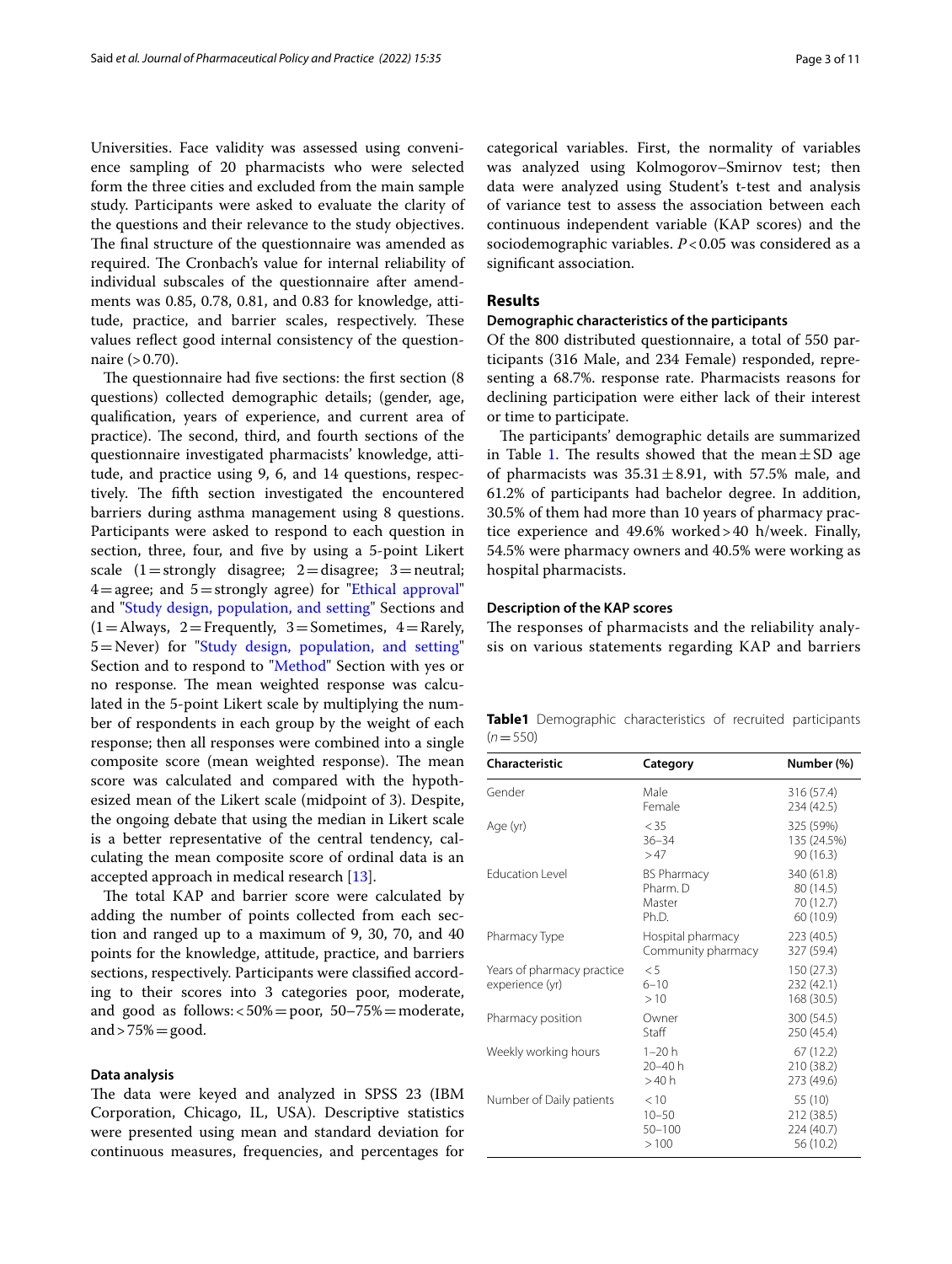<span id="page-3-0"></span>

|                          | Table 2 The responses of pharmacists and the reliability analysis on various statements regarding KAP and barriers towards asthma |  |  |  |  |  |
|--------------------------|-----------------------------------------------------------------------------------------------------------------------------------|--|--|--|--|--|
| management ( $n = 550$ ) |                                                                                                                                   |  |  |  |  |  |

| Questions       |    |                                                                                                                                                            | Yes, Response<br>(%) or<br>(Mean $\pm$ SD) | Cronbach's<br>alpha |
|-----------------|----|------------------------------------------------------------------------------------------------------------------------------------------------------------|--------------------------------------------|---------------------|
| Knowledge 1.    |    | Do you know the typical respiratory symptoms of asthma                                                                                                     | 522 (94.4)                                 | 0.85                |
|                 | 2. | Do you know how to use the peak flow meter                                                                                                                 | 509 (92.5)                                 |                     |
|                 | 3. | Do you how to assess severity of your asthma patient?                                                                                                      | 426 (77.5)                                 |                     |
|                 | 4. | Do you know that using Steroid inhalation can affect significantly child's growth                                                                          | 381 (69.2)                                 |                     |
|                 | 5. | Are you aware of the recent asthma treatment guidelines                                                                                                    | 183 (33.4)                                 |                     |
|                 | 6. | Do you know that GINA no longer recommends SABA treatment alone without ICS even with mild<br>intermittent asthma                                          | 124(22.5)                                  |                     |
|                 | 7. | Do you know the recent concerns about using SABA only                                                                                                      | 200(36.3)                                  |                     |
|                 | 8. | Do you know that you should advise patients to avoid using nebulizer as possible for fear of infec-<br>tion transmission in the current epidemic situation | 208 (37.8)                                 |                     |
|                 | 9. | Do you know that patients should avoid spirometry with confirmed or suspected COVID-19 cases                                                               | 210 (38.8)                                 |                     |
| Attitude        | 1. | The pharmacist plays a very important role in the asthma care team                                                                                         | $4.14 \pm 1.10$                            | 0.78                |
|                 | 2. | Do you consider yourself able to manage asthma patients?                                                                                                   | $3.97 \pm 1.07$                            |                     |
|                 | 3. | Pharmacist need to attend more CME programs to qualify as a competent asthma educator                                                                      | $4.37 \pm 0.94$                            |                     |
|                 | 4. | The outcome of asthma management is greatly dependent on patient behaviors rather than<br>pharmacists' efforts                                             | $3.52 \pm 1.15$                            |                     |
|                 | 5. | Asthmatic patients may benefit from disease monitoring with peak flow meter                                                                                | $3.89 \pm 1.9$                             |                     |
|                 | 6. | Proper asthmatic patient counseling greatly affects the success of asthma management                                                                       | $3.60 \pm 1.13$                            |                     |
| Practice        | 1. | Do you perform a detailed history examination for asthma                                                                                                   | $2.63 \pm 0.97$                            | 0.81                |
|                 | 2. | Do you identify the modifiable risk factors for poor asthma outcomes?                                                                                      | $3.55 \pm 1.32$                            |                     |
|                 | 3. | Do you check if the patient has a written asthma plan?                                                                                                     | $2.81 \pm 1.16$                            |                     |
|                 | 4. | Do you check patients inhalation technique                                                                                                                 | $3.10 \pm 0.77$                            |                     |
|                 | 5. | Do you ask patients about their preference in asthma treatment                                                                                             | $2.64 \pm 1.36$                            |                     |
|                 | 6. | Do you ask the patient about their treatment side effects?                                                                                                 | $2.50 \pm 0.88$                            |                     |
|                 | 7. | Do you open an empathic discussion with patients about their adherence                                                                                     | $2.69 \pm 0.97$                            |                     |
|                 | 8. | Do you advise patients to regularly take their ICS as that might worsen their asthma medications                                                           | $3.32 \pm 1.22$                            |                     |
|                 | 9. | Do you advise patients to discuss with you before stopping any of their medication                                                                         | $3.04 \pm 0.91$                            |                     |
|                 |    | 10. Do you teach patients about self-monitoring of symptoms                                                                                                | $3.17 \pm 1.56$                            |                     |
|                 |    | 11. Do you assess symptoms control over the last 4 weeks?                                                                                                  | $3.30 \pm 0.59$                            |                     |
|                 |    | 12. Do you use PEFM for follow-up of asthma patient?                                                                                                       | $3.29 \pm 0.92$                            |                     |
|                 |    | 13. Do you consider stepping down asthma treatment after proper asthma                                                                                     | $3.61 \pm 1.11$                            |                     |
|                 |    | 14. Do you schedule a follow-up visit for asthma patients control for 3 months                                                                             | $3.50 \pm 1.21$                            |                     |
| <b>Barriers</b> | 1. | Lack of time by the pharmacist                                                                                                                             | $4.02 \pm 2.1$                             | 0.83                |
|                 | 2. | Lack of time by the patient                                                                                                                                | $4.13 \pm 0.84$                            |                     |
|                 | 3. | Pharmacists' perception that it is not their role                                                                                                          | $2.91 \pm 0.92$                            |                     |
|                 | 4. | Patient's perception that it is not the pharmacist's role                                                                                                  | $3.84 \pm 0.69$                            |                     |
|                 | 5. | No financial incentive                                                                                                                                     | $3.43 \pm 0.92$                            |                     |
|                 | 6. | Lack of pharmacist confidence and skills in asthma management                                                                                              | $3.16 \pm 0.88$                            |                     |
|                 | 7. | Lack of pharmacist confidence and skills in asthma counseling                                                                                              | $2.69 \pm 0.59$                            |                     |
|                 | 8. | Lack of pharmacist confidence and skills in asthma monitoring                                                                                              | $3.56 \pm 1.10$                            |                     |

towards asthma management are illustrated in Table [2](#page-3-0) and Fig. [1a](#page-4-0)-d. The Cronbach's alpha coefficient for knowledge, attitude, practice, and barrier variable was calculated and found to be greater than 0.7 for all, which means good reliability. [\[8](#page-9-10), [12](#page-9-11)].

## **Knowledge score**

The mean knowledge score was  $5.49 \pm 1.65$  (median = 5; minimum=0; maximum=8). When dividing the score into three categories, the results showed that 168 (30.54%) had poor knowledge (scores<5), 225 (40.9%) had moderate knowledge (scores between 5 and 6), and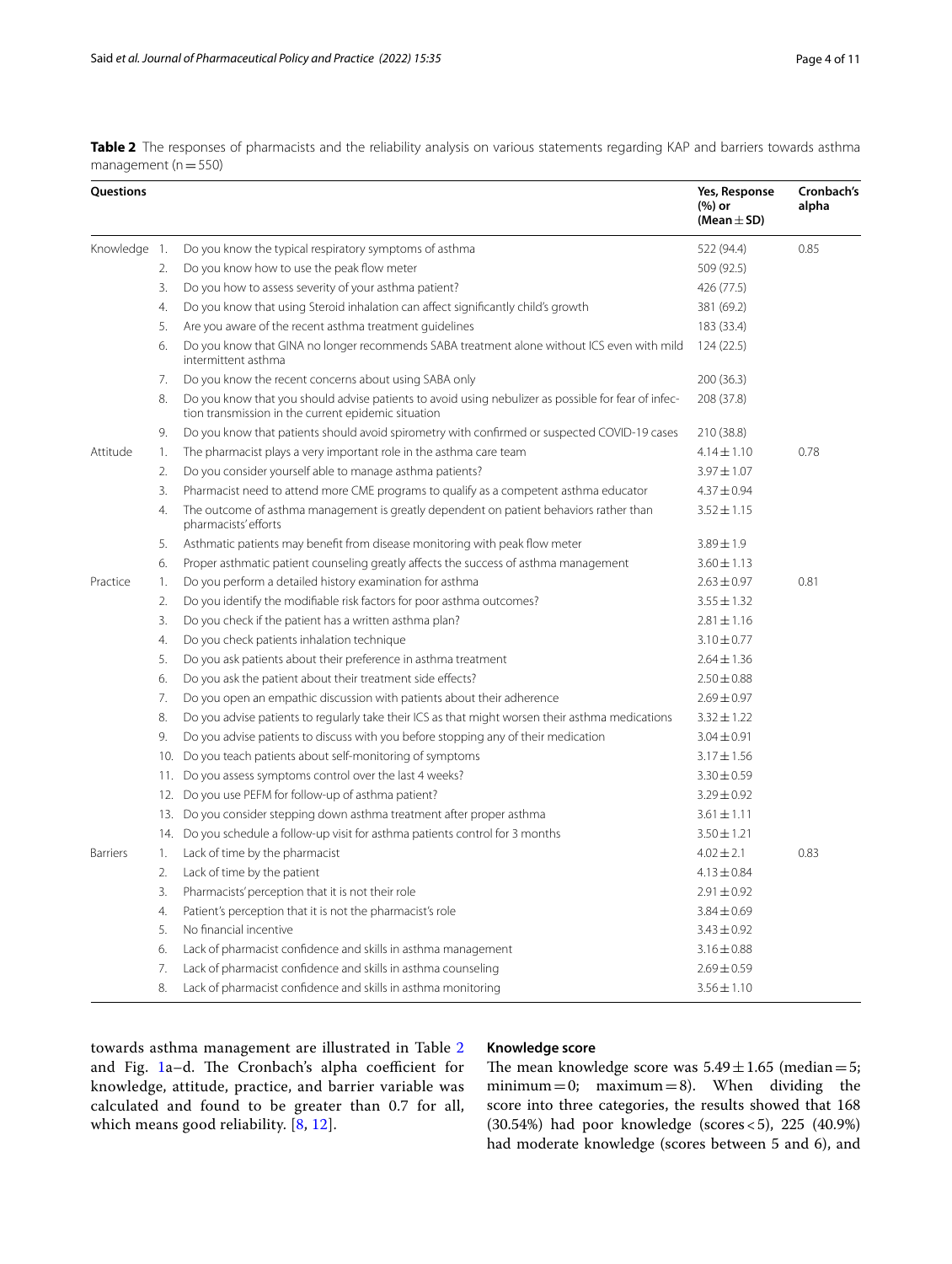

<span id="page-4-0"></span>157 (28.5%) had good knowledge (scores of 7 and above). As shown in Table [3,](#page-6-0) the results of the bivariate analysis showed that a signifcantly higher mean knowledge score was found for hospital pharmacists (5.69) compared to community pharmacists (5.01). In addition, pharmacists with longer experience years (>10 yr) showed better knowledge score (6.35) compared to lesser years of experience:  $6-10$  yr  $(5.61)$  and  $< 5$   $(5.53)$ .

## **Attitude score**

The mean attitude score was  $23.5 \pm 2.84$  (median=24; minimum = 15; maximum = 30). When dividing the score into three categories, the results showed that 0 (0%) had poor attitude (scores<15), 96 (17.4%) had moderate attitude (scores between 15 and 21), and 441 (80.2%) had good attitude  $(>21)$ . As shown in Table [3](#page-6-0), a significantly higher attitude score was found in females compared to males (23.97 vs 22.69).

## **Practice score**

The mean practice score was  $43.12 \pm 8.61$  (median = 45.5; minimum=28; maximum=62). When dividing the score into three categories, the results showed that 213 (38.72%) had poor practice (scores<35), 259 (47.1%) had moderate practice (scores between 35 and 52), and 75  $(13.6\%)$  $(13.6\%)$  $(13.6\%)$  had good practice  $(52)$ . As shown in Table 3, a signifcantly higher mean practice score was found in hospital pharmacists compared to community pharmacists (44.91 vs 41.11), pharmacists with longer years of experience  $(44.28)$ , and in pharmacists with > 100 daily patients (44.13), compared to other categories.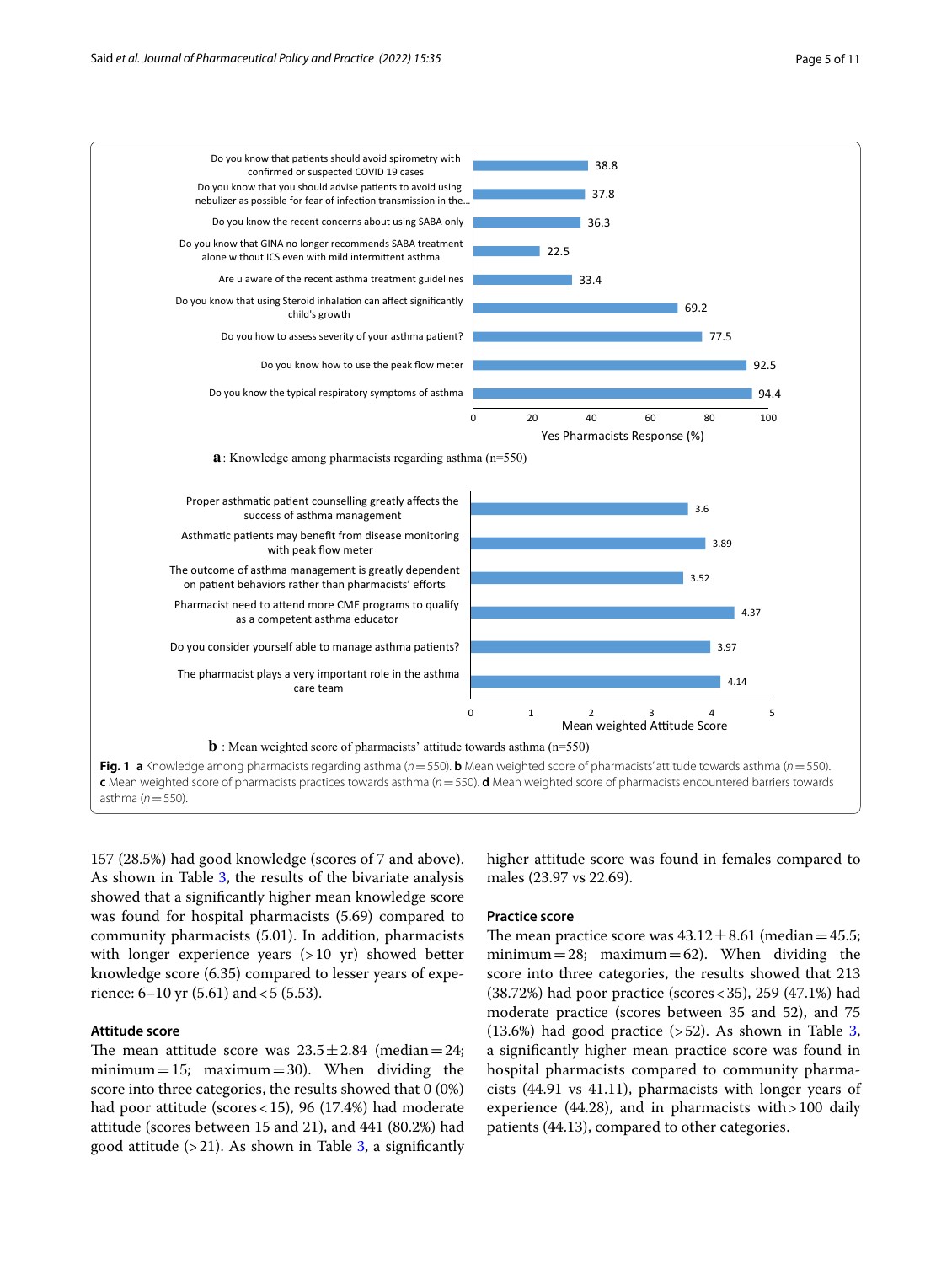

## **Barrier score**

## The mean barrier score was  $27.76 \pm 3.72$  (median=28; minimum=17; maximum=39). When dividing the score into three categories, the results showed that 15 (2.72%) showed poor barrier score (scores<20), 398 (72.36%) had moderate barrier score (scores between 20 and 30), and 137 (24.9%) showed good barrier scores (>30).

The knowledge, attitudes, practices, and barrier scores of study pharmacists are illustrated in Fig. [2](#page-7-0).

## **Discussion**

Despite the availability of efective asthma treatments and updated international guidelines, many asthmatic patients remain largely uncontrolled according to Global Initiative for Asthma (GINA) criteria [[14\]](#page-9-13).

Pharmacists drug expertise and their easy accessibility to patients often represent an underutilized resource for proper asthma management. Therefore, current national and international guidelines continually endorse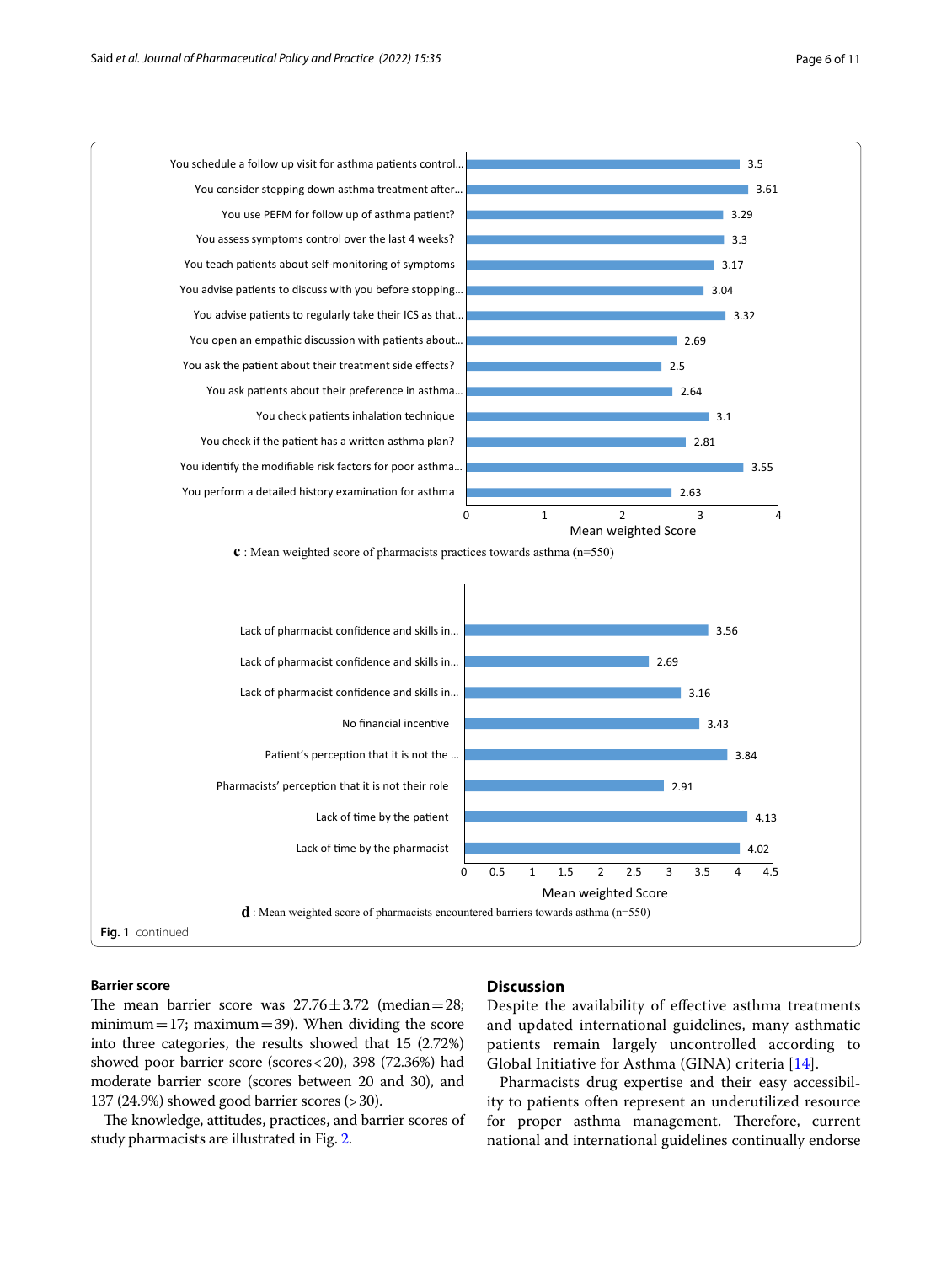| Variable                 | Knowledge<br>(Mean $\pm$ SD) | Attitude (Mean $\pm$ SD) | Practice (Mean $\pm$ SD) | Barriers (Mean $\pm$ SD) |
|--------------------------|------------------------------|--------------------------|--------------------------|--------------------------|
| Gender                   |                              |                          |                          |                          |
| Male                     | $5.69 \pm 2.31$              | $22.69 \pm 3.15$         | $45.86 \pm 5.94$         | $30.62 \pm 3.69$         |
| Female                   | $5.48 \pm 1.12$              | $23.97 \pm 3.25$         | $45.97 \pm 5.36$         | $29.82 \pm 4.85$         |
| $p$ -value               | 0.31                         | $0.07*$                  | 0.23                     | 0.07                     |
| Age (yr)                 |                              |                          |                          |                          |
| $<$ 35                   | $5.48 \pm 1.01$              | $23.74 \pm 2.15$         | 44.16±5.47               | $32.21 \pm 4.32$         |
| $36 - 34$                | $5.51 \pm 0.75$              | $24.11 \pm 3.01$         | $43.28 \pm 4.97$         | $32.11 \pm 5.11$         |
| >47                      | $5.68 \pm 1.1$               | $23.58 \pm 1.69$         | $42.91 \pm 4.25$         | $32.91 \pm 4.23$         |
| $p$ -value               | 0.33                         | 0.6                      | 0.09                     | 0.07                     |
| <b>Education level</b>   |                              |                          |                          |                          |
| <b>BS Pharmacy</b>       | $5.48 \pm 1.25$              | $23.45 \pm 4.02$         | $43.71 \pm 5.14$         | $34.45 \pm 3.36$         |
| Pharm. D                 | $5.55 \pm 1.36$              | $23.83 \pm 3.17$         | $45.67 \pm 5.55$         | $35.15 \pm 3.25$         |
| Master                   | $5.71 \pm 1.04$              | $23.86 \pm 4.01$         | $44.28 \pm 6.15$         | $34.66 \pm 3.15$         |
| Ph.D.                    | $5.23 \pm 0.98$              | $23.65 \pm 4.15$         | $43.61 \pm 5.97$         | $34.15 \pm 3.66$         |
| $p$ -value               | 0.7                          | 0.41                     | 0.06                     | 0.09                     |
| Pharmacist               |                              |                          |                          |                          |
| Hospital pharmacist      | $5.69 \pm 0.36$              | $23.91 \pm 1.54$         | 44.91 ± 3.85             | $31.52 \pm 3.17$         |
| Community pharmacist     | $5.01 \pm 0.48$              | $23.69 \pm 2.51$         | $41.11 \pm 4.87$         | $30.31 \pm 3.74$         |
| $p$ -value               | $< 0.001*$                   | $0.27 \pm 1.25$          | $< 0.001*$               | 0.008                    |
| Years of experience (yr) |                              |                          |                          |                          |
| < 5                      | $5.53 \pm 1.25$              | $23.26 \pm 2.36$         | $41.21 \pm 4.85$         | $32.62 \pm 3.17$         |
| $6 - 10$                 | $5.61 \pm 1.01$              | $23.58 \pm 3.01$         | 43.14±5.94               | $32.22 \pm 3.15$         |
| >10                      | $6.35 \pm 1.61$              | $23.81 \pm 3.11$         | $44.28 \pm 3.69$         | $33.11 \pm 3.66$         |
| $p$ -value               | $0.039*$                     | 0.68                     | $< 0.001*$               | 0.08                     |
| Pharmacy position        |                              |                          |                          |                          |
| Owner                    | $5.97 \pm 2.15$              | $23.67 \pm 4.05$         | $41.39 \pm 5.13$         | $31.86 \pm 2.97$         |
| Staff                    | $5.69 \pm 1.02$              | $23.47 \pm 3.94$         | $41.69 \pm 5.19$         | $31.42 \pm 3.48$         |
| $p$ -value               | 0.41                         | 0.25                     | 0.62                     | 0.117                    |
| Weekly working hours     |                              |                          |                          |                          |
| $1 - 20h$                | $5.33 \pm 0.15$              | $23.45 \pm 4.15$         | $42.16 \pm 5.47$         | $32.84 \pm 3.15$         |
| $20 - 40 h$              | $5.74 \pm 0.95$              | $23.83 \pm 3.25$         | $42.11 \pm 5.17$         | $32.90 \pm 4.01$         |
| >40h                     | $5.67 \pm 0.36$              | $23.65 \pm 3.74$         | $42.66 \pm 5.36$         | $32.81 \pm 3.69$         |
| $p$ -value               | 0.3                          | 0.5                      | 0.1                      | 0.9                      |
| Number of Daily patients |                              |                          |                          |                          |
| < 10                     | $5.19 \pm 0.94$              | $22.82 \pm 1.64$         | $43.71 \pm 5.17$         | $31.45 \pm 3.97$         |
| $10 - 50$                | $5.61 \pm 0.47$              | $22.49 \pm 3.62$         | $43.28 \pm 6.11$         | $32.91 \pm 1.69$         |
| $50 - 100$               | $5.39 \pm 0.25$              | $22.46 \pm 2.58$         | 43.69±4.97               | $33.14 \pm 2.87$         |
| >100                     | $5.75 \pm 1.20$              | $22.63 \pm 4.15$         | $44.13 \pm 5.28$         | $30.25 \pm 3.84$         |
| $p$ -value               | 0.37                         | 0.5                      | $0.049*$                 | 0.02                     |

<span id="page-6-0"></span>

|  | Table 3 Bivariate analysis of factors associated with the knowledge, attitude, and practice scores |  |  |  |  |  |  |  |  |  |
|--|----------------------------------------------------------------------------------------------------|--|--|--|--|--|--|--|--|--|
|--|----------------------------------------------------------------------------------------------------|--|--|--|--|--|--|--|--|--|

In addition, the Pearson correlation tests showed a positive and signifcant correlation amid KAP scores as follows: knowledge–attitude (*r*=0.294, *p*<0.001), attitude– practice (*r*=0.211, *p*<0.001), and knowledge–practice (*r*=0.234, *p*<0.001)

\**p* < 0.05

pharmacists' promising role for the provision of ongoing asthma care. However, pharmacists specifc interventional role in these guidelines is yet not clearly articulated [\[8](#page-9-10)]. Moreover, their provided quality of asthma care greatly depends on their interventional knowledge, attitudes, and practices which may not be completely consistent with GINA recommendations [\[15\]](#page-10-0).

Therefore, this study aimed to investigate pharmacists' knowledge, attitudes, practices, and perceived barriers towards asthma management in Egypt, based on current asthma management guidelines.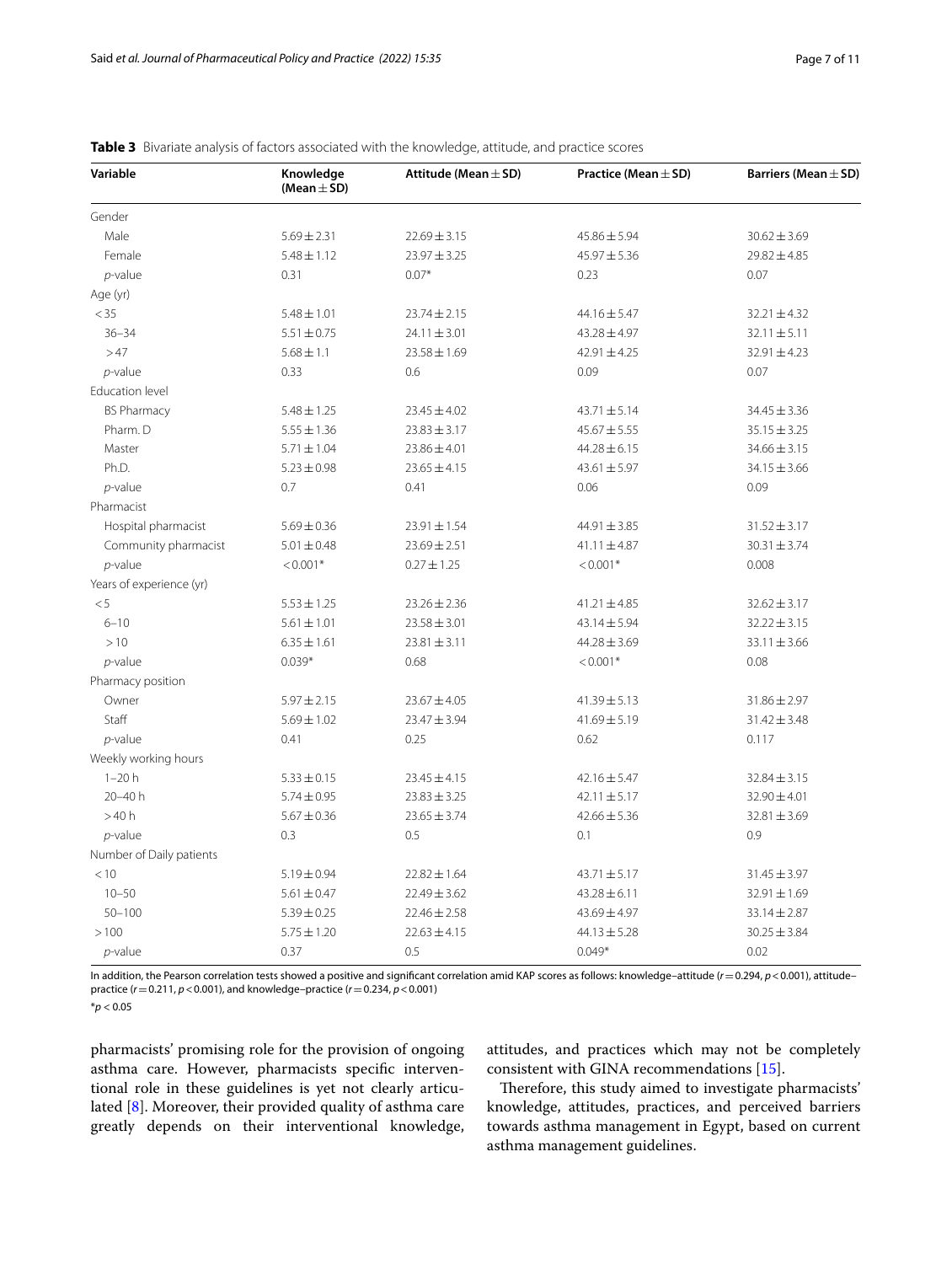

<span id="page-7-0"></span>The results of this study showed that less than half of the pharmacists (28.5%) who had good asthma knowledge with a signifcant higher knowledge score were reported for hospital pharmacists Vs community pharmacists and for pharmacists with longer experience years. A good knowledge score was reported for knowing asthma symptoms (94.4%), how to use the PFM (92%), and assessing asthma severity (77.5%).

This finding of poor pharmacists' knowledge was in agreement with other previous studies conducted in France [[16\]](#page-10-1), Qatar [[17\]](#page-10-2), and Saudi Arabia [[18](#page-10-3)]. Consistently, a previous study from Pakistan reported that community pharmacists failed to acknowledge most aspects of the primary asthma signs, its triggers, or correct inhalers use. Moreover, a previous study among Nigerian community pharmacists reported that only 34.8% and 11.2% of pharmacists had good knowledge and demonstrated good practice with GINA reports, respectively [\[19\]](#page-10-4). Another study among Turkish pharmacists' reported them to have insufficient or incorrect asthma knowledge and further suggested adopting diferent educational methods to correct asthma misconceptions [\[20](#page-10-5)]. In addition, a majority of Sudanese pharmacist in another study lacked the basic knowledge to properly educate their asthma patients about their disease or correct inhalers use [\[21](#page-10-6)].

GINA guidelines are considered the gold standard for asthma diagnosis and management. Several previous studies have strongly correlated high level of asthma practice with good knowledge of asthma guidelines [[12,](#page-9-11) [22\]](#page-10-7). Using guidelines in practice was reported to minimize treatment inconsistencies and reduce avoidable hospitalizations and costs [\[23\]](#page-10-8).

It is of note in this study that only 33.3% of pharmacists were aware of the most updated GINA guidelines. This is consistent with several previous studies that either reported lack of pharmacists knowledge [\[10](#page-9-8), [12\]](#page-9-11) or compliance with asthma clinical guidelines in practice [[22](#page-10-7)].

Recently, GINA 2020 guidelines have published a drastic change in step 1 mild asthma management. Based on scientifc evidence GINA no longer supports short acting beta agonist (SABA) monotherapy for mild asthmatic patients, an approach that has been used for the last 30 years. The current evidence recommends receiving symptom driven (mild asthma) or daily inhaled corticosteroids (ICS) to reduce exacerbations risk. However, in this study, pharmacists were not aware about GINA recent SABA concerns (63.7%) or that GINA no longer recommends SABA alone with ICS even in mild intermittent asthma (77.5%). Indeed, regularly updating healthcare professionals (HCPs) and especially pharmacists with recent guidelines will be extremely valuable at all levels to easily apply the evidence-based strategies for better patient care.

Currently, the worldwide COVID-19 outbreak is highly challenging in asthma patients' management: First, the dilemma of the possible substantial overlaps between the clinical presentation of uncontrolled asthma and COVID-19; second the possibility of spreading COVID-19 easily through asthma drug aerosols. In that context, GINA guidelines now recommend not using any aerosolization procedure, such as nebulization, spirometry or peak expiratory flow meter (PEFM) for asthmatic patients with suspected or confrmed COVID-19 due to the potential risk of its transmission [[25\]](#page-10-9).

This study showed that only 38.3% of pharmacists knew that they should avoid spirometry with confrmed or suspected COVID 19 cases. This is somehow worrisome, as insufficient pharmacist knowledge about this important update in guidelines jeopardizes many vulnerable patients for COVID-19 transmission, taking into consideration that aerosol droplets can remain for hours in the air [\[23\]](#page-10-8).

This poor knowledge about the current GINA guidelines in this study refects the importance of conducting educational asthma programs that should keep pharmacists with the needed up to date knowledge. Indeed, a well-informed pharmacist who comply with the clinical guidelines should be able to make proper therapeutic decisions for more efective asthma management [\[10,](#page-9-8) [12](#page-9-11)]. In order to design better educational strategies for pharmacists, their understanding of the relevant guidelines should be regularly assessed.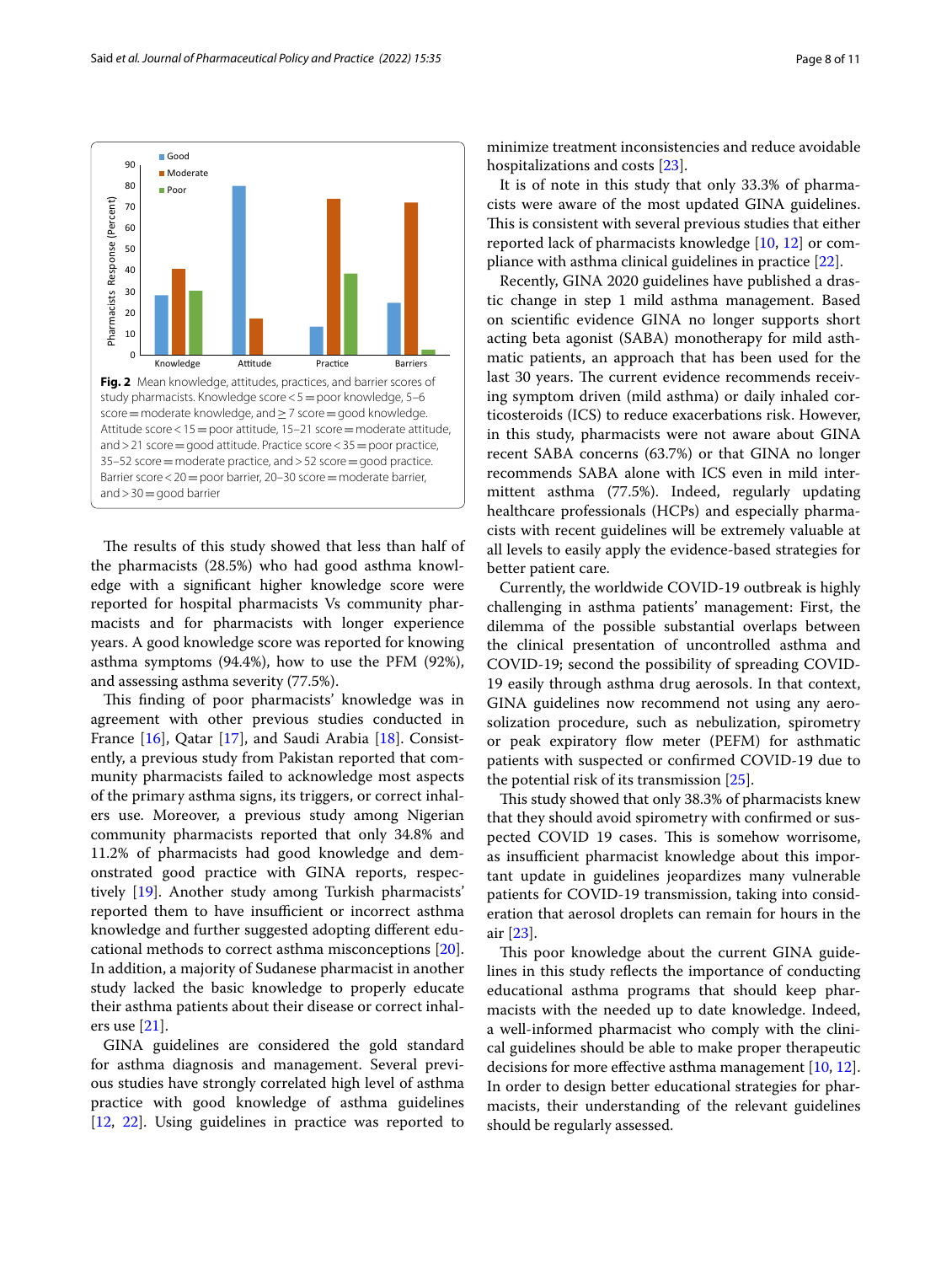When the goal is to change clinical practice, targeting attitude and knowledge are equally important as without the proper pharmacist attitude, his knowledge will not be properly applied. Optimistically, a majority of pharmacists in this study had good attitude towards asthma management (80.2%) with female respondents expressed signifcantly higher positive attitude compared to males. Several previous studies have reported that improved pharmacist knowledge and attitude are a prerequisite to efective asthma care where patients are more empowered to be efective contributor in their disease management [\[7](#page-9-6), [9,](#page-9-7) [26](#page-10-10)].

Overall pharmacists in this study showed high mean weighted response towards needing educational programs (4.37) and understanding their important role in asthma care (4.14). Such positive attitude is highly encouraging and consistent with a previous Turkish study that reported that 80% of the 52% pharmacists with poor knowledge reported the need for further education. Another Finnish study reported that 40% of pharmacist had poor knowledge, yet>80% believed their important role in practice [\[16](#page-10-1)].

In addition, several previous studies have demonstrated signifcant improvements in knowledge and attitude among pharmacists who attended the educational programs [[27\]](#page-10-11). Maintaining continuous asthma education approach would help ensure compliance with proper asthma care practice [\[28](#page-10-12)].

The good pharmacists practice in this study was illustrated by only 13.6% of studied pharmacists. Noteworthy in this study, hospital pharmacists showed signifcantly higher knowledge and better practice, compared to community pharmacists. These results were not surprising as hospital pharmacists are more existent active partners in clinical decision processes compared to community pharmacists. Other previous studies have also reported better knowledge and attitudes of hospital pharmacists vs community pharmacist in asthma care [\[29](#page-10-13)].

It is well known that PEFM is one of the commonest methods used for asthma initial evaluation and monitoring. Although, in our study, 92.5% reported knowing how to use the PEFM, the mean weighted score for using a PEFM for asthma patient follow-up was not as high  $(3.29)$ . This is consistent with other previous studies that also reported poor PEFR use in patients follow-up [[8\]](#page-9-10). Another previous study among Egyptian physicians' showed that only 22.5% used PEFM for asthmatic patients follow-up [[10](#page-9-8)]. Evidence has shown that patients with written asthma action plans that include PEFM assessment based on previous personal best readings consistently improved asthma outcome [\[30](#page-10-14)].

As noted, the lowest mean weighted score for pharmacists practice in this study was for asking patients about treatment side efects (2.5), discussing patients' adherence (2.69), checking if patients have a written asthma plan (2.81), performing a detailed asthma history examination (2.64), or asking patients about their preference in asthma treatment (2.63). The episodic and chronic nature of asthma disease, which make pharmacists interventions in designing patients self-management plans, are a highly needed for sustained asthma control. Such poor pharmacists practice in guiding patients towards asthma selfmanagement in this study needs urgent solutions.

It has been previously reported that pharmacists selfmanagement education signifcantly improved asthma patients' knowledge, attitudes, and adherence which translated to better asthma control [[31](#page-10-15)]. Another previous study has reported that pharmacist education about adherence was identifed as much better predictors of adherence than neither socioeconomic nor clinical factors [\[31\]](#page-10-15). In addition, several studies have correlated asthma fatality with insufficient asthma knowledge, noncompliance, and improper management [[2\]](#page-9-1). Studies have persistently shown that educating asthma patients about self-management and using PFM signifcantly contributed to better QOL and asthma control [[32\]](#page-10-16). Several studies in literature have correlated poor levels of knowledge and practice among pharmacists as barriers to efective asthma care [\[1](#page-9-0), [33\]](#page-10-17).

In this study, pharmacists identifed most important and common barriers to providing asthma care. For pharmacist-related factors, the highest mean weighted score was for barriers, such as lack of pharmacist time (4.13), lack of pharmacist confdence in skills in asthma monitoring (3.56), management (3.16), counseling (2.69), and besides lack of fnancial incentive (3.43). Similarly, other previous studies have consistently reported lack of pharmacists time and education as major barriers to provision of asthma care services [\[3](#page-9-2)]. For patient-related factors the highest mean weighted score was for lack of patient time (4.13) plus patient perception that it is not the pharmacist role (3.84). Similar types of barriers were also identifed in several previous studies [[3,](#page-9-2) [34](#page-10-18)]. Understanding and addressing these barriers are of prime importance in developing tailored intervention asthma programs that achieve the desirable optimum asthma care.

The present study has several strengths and limitations. First, a relatively small sample size was studied, a single country, and therefore, the results cannot be generalized to other developing countries with diferent populations and economic conditions. Despite these limitations, we believe that this study was the frst study to acknowledge pharmacists' knowledge, attitude, practice, and barriers towards asthma management and their compliance with international GINA guidelines. The results of the study were helpful to understand the discrepancies between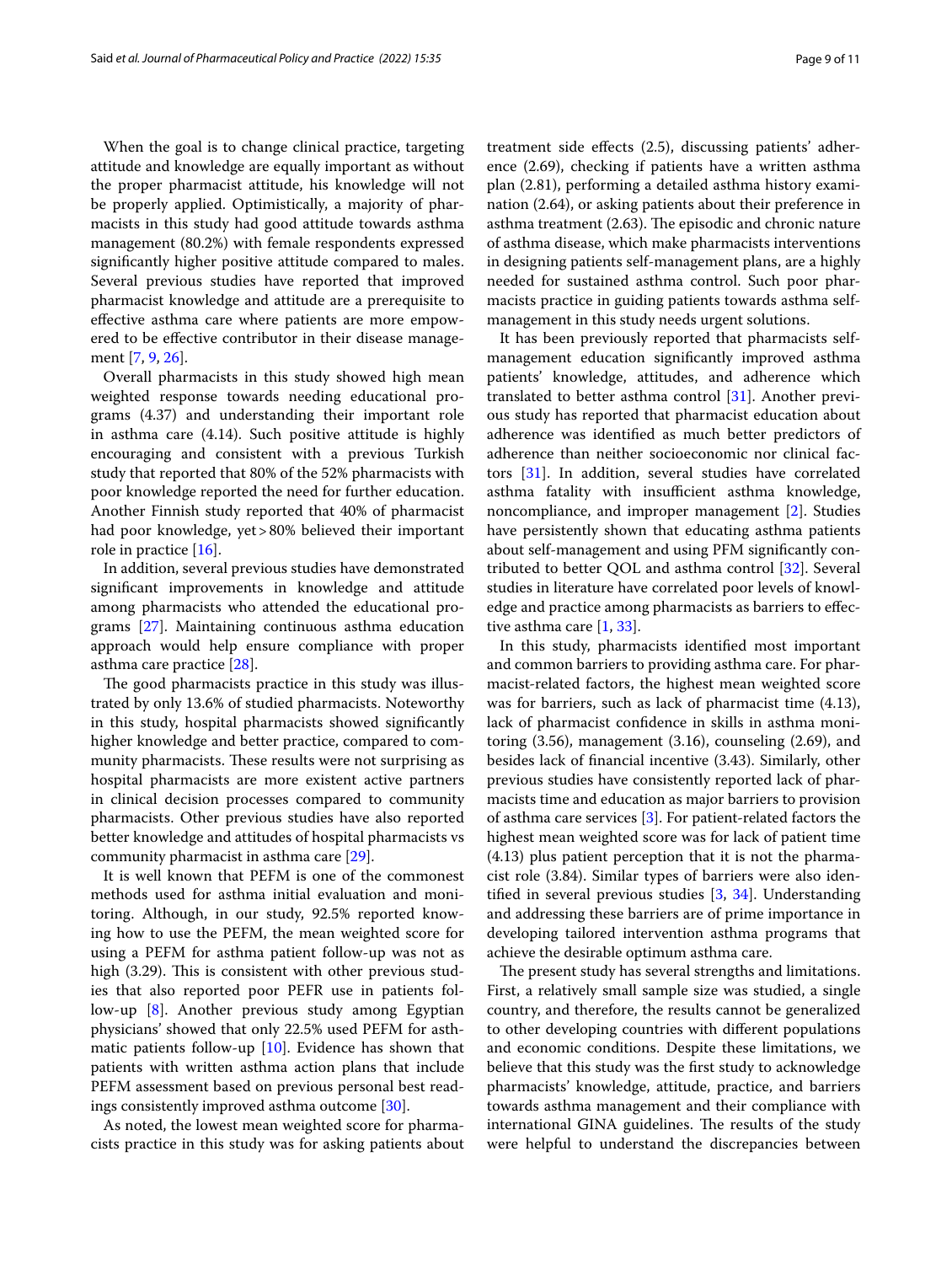pharmacists' good attitude and poor knowledge and practice. This study stressed on the importance of conducting asthma education programs to improve pharmacists' knowledge that should translate to better practice. However, the real impact of these education programs on improving pharmacist practice and asthma outcomes still needs to be investigated.

## **Conclusion**

Asthma in Egypt is still a well-neglected entity unlike other chronic diseases, like diabetes mellitus and hypertension. Overall, our results have shown pharmacists' inadequate knowledge and practices regarding asthma which does not comply with the current GINA guidelines. Optimistically, a majority of pharmacists in this study had good attitude towards asthma management and identifed their need for educational programs for more efective asthma care. Continuous medical education about current clinical asthma guidelines could be an efective future approach to narrow the gap between the recommended and the actual asthma management practices. In addition, this study showed that the lack of pharmacist confdence in managing asthma and lack of time were major barriers to provision of proper asthma care. Recognizing the specifc areas of defcits in asthma care is highly important in devising better asthma prevention and management strategies.

#### **Authors' contribution**

All authors made signifcant contributions to the scientifc content of this manuscript. AS conceptualized and designed the study, analyzed and interpreted the data, manuscript writing and revision. LA, and RR, NH, ZK, AA, were involved in data collection and manuscript revision. All authors read and approved the fnal manuscript.

#### **Funding**

This research received no specifc grant from any funding agency in the public, commercial, or not-for-proft sectors.

#### **Availability of data and materials**

The datasets used and/or analyzed during the current study are the corresponding author on reasonable request.

#### **Declarations**

#### **Ethics approval and consent to participate**

This study was approved by the Research Ethics Committee of Faculty of Medicine, Beni-Suef University, Egypt. Written informed consent was obtained from all study participants. Data were collected anonymously. Participants who did not give their consent to participate were excluded from this study.

#### **Consent for publications**

Not applicable.

#### **Competing interests**

The authors declare that they have no competing interests.

#### **Author details**

<sup>1</sup> Department of Clinical Pharmacy, College of Pharmacy, Al Ain University, Al Ain, Abu Dhabi, UAE. <sup>2</sup> AAU Health and Biomedical Research Center (HBRC), Al Ain University, Abu Dhabi, UAE.<sup>3</sup> Department of Clinical Pharmacy, Faculty of Pharmacy, Beni-Suef University, Beni Suef, Egypt. <sup>4</sup>Department of Pharmaceutical Sciences, College of Pharmacy, Al Ain University, Al Ain, Abu Dhabi, UAE.<sup>5</sup> Chief Operations Office, Sheikh Shakbout Medical City (SSMC), Abu Dhabi, UAE. <sup>6</sup> Department of Clinical Pharmacy, Faculty of Pharmacy, October 6 University, Cairo, Egypt.<sup>7</sup> Department of Clinical Pharmacy, Faculty of Pharmacy, Modern University for Technology and Information, Cairo, Egypt.

#### Received: 28 February 2022 Accepted: 18 April 2022 Published: 3 May 2022

#### **References**

- <span id="page-9-0"></span>1. Taqi A, Rowlands G, Rathbone AP. A systematic review and thematic synthesis to identify factors that infuence pharmacists' involvement in asthma care services: an identity crisis. Explor Res Clin Soc. 2021. [https://](https://doi.org/10.1016/j.rcsop.2021.100051) [doi.org/10.1016/j.rcsop.2021.100051.](https://doi.org/10.1016/j.rcsop.2021.100051)
- <span id="page-9-1"></span>2. Padmavathy R, Geethu N, SajilaSylus S, Zacharia TZ. Assessment of knowledge, attitude, practice towards asthma and the impact of patient counselling on inhalation techniques in asthmatics. Int Res J Pharm. 2019;10(6):48–51. [https://doi.org/10.7897/2230-8407.1006202.](https://doi.org/10.7897/2230-8407.1006202)
- <span id="page-9-2"></span>3. Akram W, Ijaz N, Ahmad H, Jamshaid M, Ismail NF, Barriers to the provision of asthma services and perceived practice towards asthma management among urban community pharmacists in Selangor, Malaysia. Braz J Pharm Sci. 2018;54(4):1–9. [https://doi.org/10.1590/s2175-9790201800](https://doi.org/10.1590/s2175-97902018000417324) [0417324](https://doi.org/10.1590/s2175-97902018000417324).
- <span id="page-9-3"></span>4. Mubarak N, Hatah E, Khan TM, Zin CS. A systematic review and metaanalysis of the impact of collaborative practice between community pharmacist and general practitioner on asthma management. J Asthma Allergy. 2019;12:109–53. [https://doi.org/10.2147/JAA.S202183.](https://doi.org/10.2147/JAA.S202183)
- <span id="page-9-4"></span>5. Hodkinson A, Bower P, Grigoroglou C, Zghebi SS, Pinnock H, Kontopantelis E, et al. Self-management interventions to reduce healthcare use and improve quality of life among patients with asthma: systematic review and network meta-analysis. BMJ. 2020;370:1–12. [https://doi.org/](https://doi.org/10.1136/bmj.m2521) [10.1136/bmj.m2521.](https://doi.org/10.1136/bmj.m2521)
- <span id="page-9-5"></span>6. Akram W, Ijaz N, Butt MH, Ahmad A, Khalid W, Hamid H, et al. Extent of asthma knowledge among community pharmacists and its relationship with demographics and professional characteristics: a regional analysis. Lat Am J Pharm. 2020;39(5):862–8.
- <span id="page-9-6"></span>7. Paoletti G, Keber E, Heffler E, Malipiero G, Baiardini I, Canonica GW, et al. Efect of an educational intervention delivered by pharmacists on adherence to treatment, disease control and lung function in patients with asthma. Respir Med. 2020. [https://doi.org/10.1016/j.rmed.2020.106199.](https://doi.org/10.1016/j.rmed.2020.106199)
- <span id="page-9-10"></span>8. Bridgeman MB, Wilken LA. Essential role of pharmacists in asthma care and management. J Pharm Pract. 2021;34(1):149–62. [https://doi.org/10.](https://doi.org/10.1177/0897190020927274) [1177/0897190020927274.](https://doi.org/10.1177/0897190020927274)
- <span id="page-9-7"></span>9. Mehuys E, Van Bortel L, De Bolle L, Van Tongelen I, Annemans L, Remon JP, et al. Efectiveness of pharmacist intervention for asthma control improvement. Eur Respir J. 2008;31(4):790–9. [https://doi.org/10.1183/](https://doi.org/10.1183/09031936.00112007) [09031936.00112007.](https://doi.org/10.1183/09031936.00112007)
- <span id="page-9-8"></span>10. Salama AA, Mohammed AA, El Okda ESE, Said RM. Quality of care of Egyptian asthmatic children: clinicians adherence to asthma guidelines. Ital J Pediatr. 2010;21(36):33. [https://doi.org/10.1186/1824-7288-36-33.](https://doi.org/10.1186/1824-7288-36-33)
- <span id="page-9-9"></span>11. McLaughlin K, Jensen M, Foureur M, Murphy VE. Antenatal asthma management by midwives in Australia—self-reported knowledge, confdence and guideline use. Women and Birth. 2020;33(2):e166–75. [https://doi.org/](https://doi.org/10.1016/j.wombi.2019.04.007) [10.1016/j.wombi.2019.04.007.](https://doi.org/10.1016/j.wombi.2019.04.007)
- <span id="page-9-11"></span>12. Obumneme-Anyim I, Oguonu T, Ayuk A, Iloh K, Ndu I. Knowledge of asthma among doctors practicing in three south eastern states of Nigeria. Ann Med Health Sci Res. 2014;4(9):253. [https://doi.org/10.4103/](https://doi.org/10.4103/2141-9248.141968) [2141-9248.141968.](https://doi.org/10.4103/2141-9248.141968)
- <span id="page-9-12"></span>13. Sullivan GM, Artino AR. Analyzing and interpreting data from likerttype scales. J Grad Med Educ. 2013;5(4):541–2. [https://doi.org/10.4300/](https://doi.org/10.4300/JGME-5-4-18) [JGME-5-4-18.](https://doi.org/10.4300/JGME-5-4-18)
- <span id="page-9-13"></span>14. Stridsman C, Axelsson M, Warm K, Backman H. Uncontrolled asthma occurs in all GINA treatment steps and is associated with worse